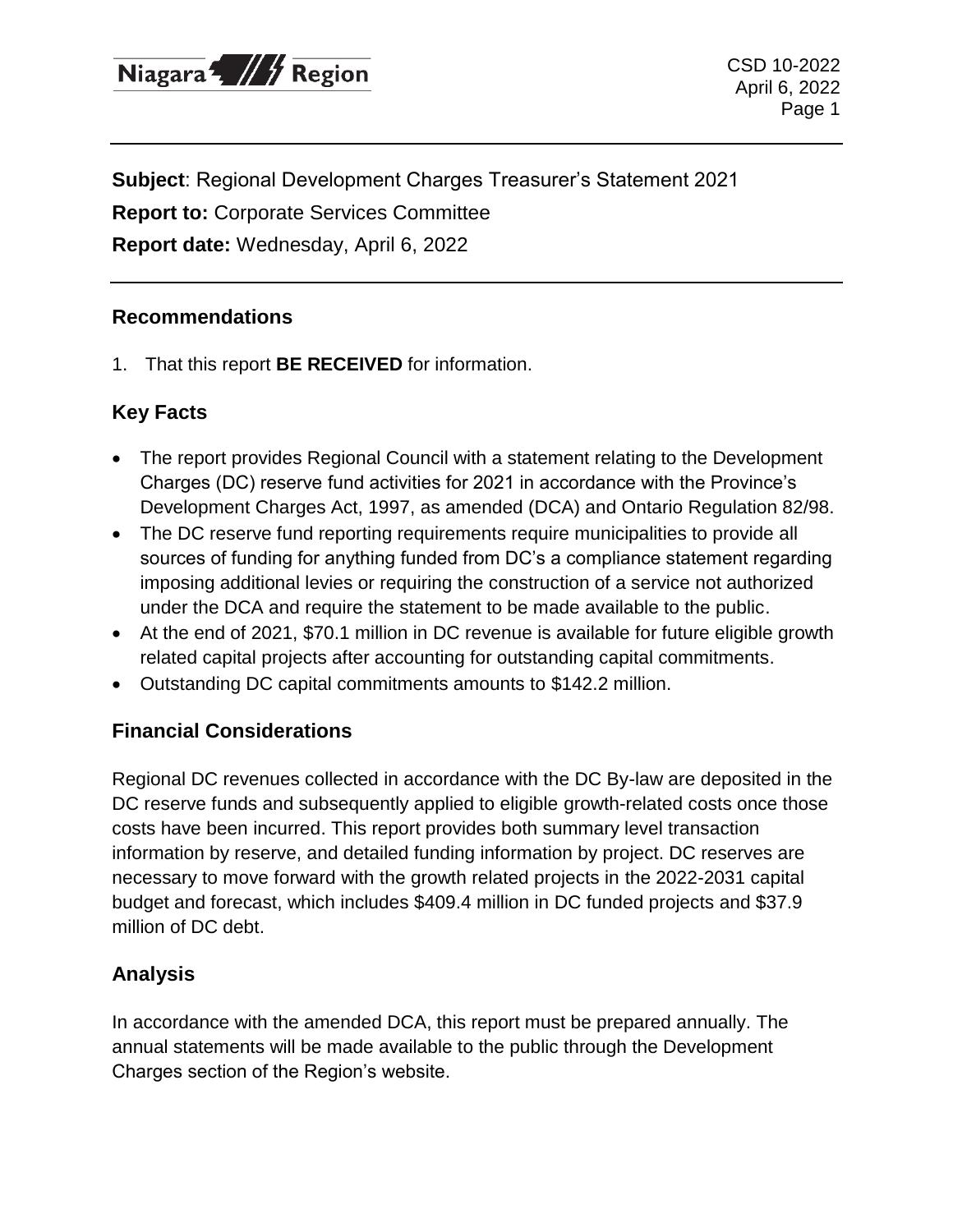Appendix 1 to Report CSD 10-2022, shows the breakdown of the reserve fund activity from January 1, 2021 to December 31, 2021. During this period, the total DC reserve balances (before accounting for outstanding commitments) increased \$36.0 million, from \$176.3 million to \$212.3 million. After accounting for outstanding commitments to capital projects the net available balance equaled to \$70.1 million at year-end 2021. This total will be applied to eligible growth-related capital projects in 2022 and throughout the rest of the forecast period.

\_\_\_\_\_\_\_\_\_\_\_\_\_\_\_\_\_\_\_\_\_\_\_\_\_\_\_\_\_\_\_\_\_\_\_\_\_\_\_\_\_\_\_\_\_\_\_\_\_\_\_\_\_\_\_\_\_\_\_\_\_\_\_\_\_\_\_\_\_\_

| <b>Development</b><br><b>Charge Category</b> | <b>Balance at</b><br>December 31,<br>2021 |             | <b>Capital</b><br><b>Commitments</b> |                 | <b>Available Balance</b><br>at<br><b>December 31, 2021</b> |               |
|----------------------------------------------|-------------------------------------------|-------------|--------------------------------------|-----------------|------------------------------------------------------------|---------------|
| <b>General Government</b>                    | \$                                        | 1,905,387   | \$                                   |                 | \$                                                         | 1,905,387     |
| <b>Police Services</b>                       | \$                                        | 5,274,290   | \$                                   | (931            | \$                                                         | 5,273,359     |
| Services Related to                          |                                           |             |                                      |                 |                                                            |               |
| <b>Highways</b>                              | \$                                        | 80,957,649  | \$                                   | (76,896,333)    | \$                                                         | 4,061,315     |
| Wastewater                                   | \$                                        | 72,806,463  | \$                                   | (19, 755, 816)  | \$                                                         | 53,050,647    |
| Water                                        | \$                                        | 36,434,639  | \$                                   | (17, 338, 055)  | \$                                                         | 19,096,585    |
| <b>EMS</b>                                   | \$                                        | 2,283,618   | \$                                   | (46, 333)       | \$                                                         | 2,237,286     |
| Long Term Care                               | \$                                        | 9,228,074   | \$                                   | (22,024,748)    | \$                                                         | (12,796,674)  |
| <b>Provincial Offenses</b>                   |                                           |             |                                      |                 |                                                            |               |
| Act                                          | \$                                        | 145,360     | \$                                   |                 | \$                                                         | 145,360       |
| Health                                       | \$                                        | 1,603,424   | \$                                   |                 | \$                                                         | 1,603,424     |
| Social Housing                               | \$                                        | (2,308,417) | \$                                   | (5,852,858)     | \$                                                         | (8, 161, 275) |
| <b>Waste Diversion</b>                       | \$                                        | 3,938,407   | \$                                   | (241, 569)      | \$                                                         | 3,696,838     |
| <b>Total</b>                                 | \$                                        | 212,268,894 | \$                                   | (142, 156, 642) | \$                                                         | 70,112,252    |

The \$70.1 million after commitments related to each of the DC service categories as follows:

The negative balances noted above represents year-end balances after capital commitments for individual reserves. Actual year-end balances are positive with the exception of the social housing reserve. It is important to note that there are timing differences based on the rate of collection of DCs and when the project expenditures are committed in the actual capital budget. DCs will continue to be collected over the life of the by-law to match project expenditures and reserve balances are projected to be positive as identified below: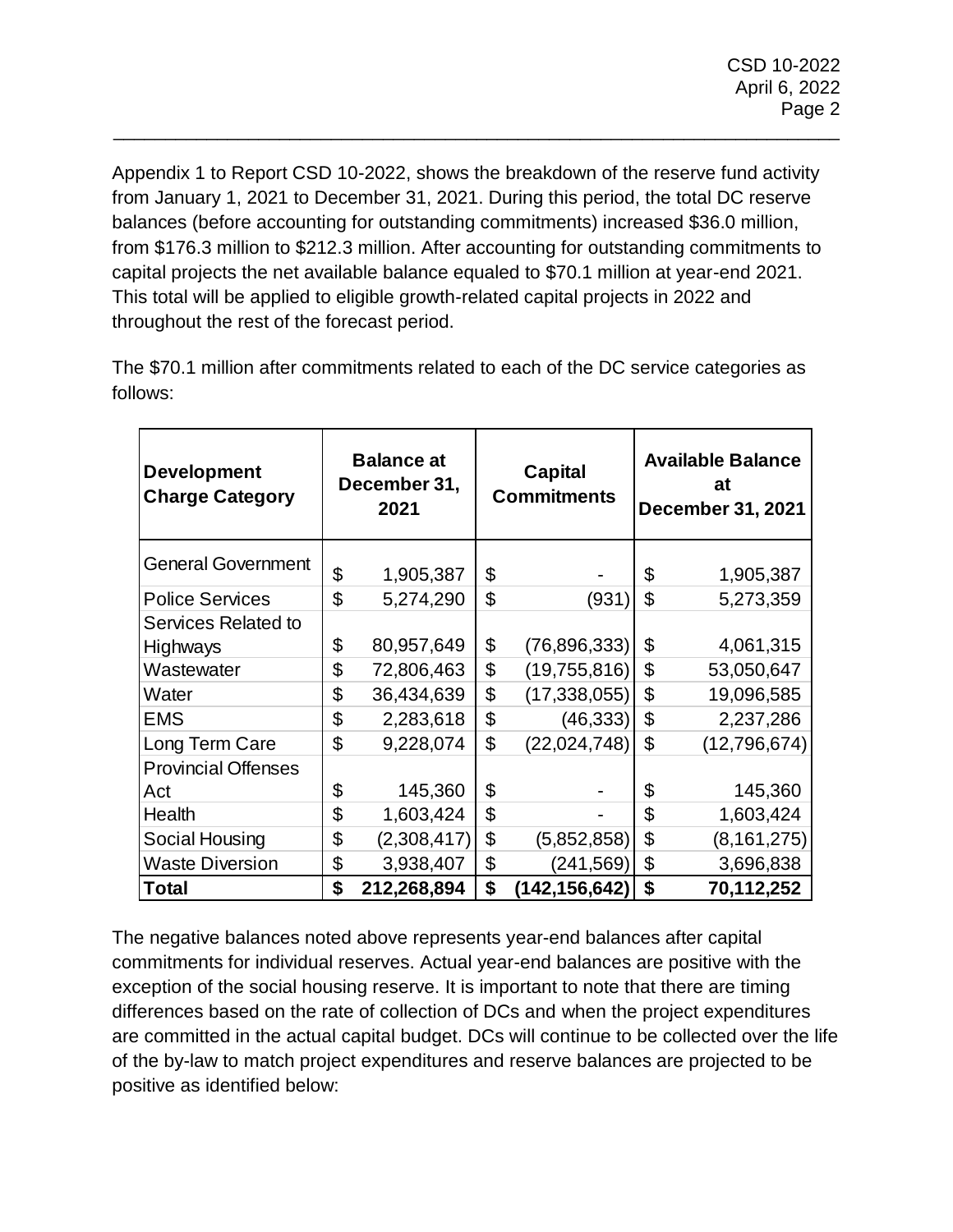Social housing reserves were positive at year end in 2020 and are now negative due to four capital projects. The NRH New Development project was completed in 2021. The Multi-Residential Intensification project and Supportive Housing project are expected to be completed by 2022. The reserve is projected to be positive by 2023 based on projected annual collections of \$3.0 million.

\_\_\_\_\_\_\_\_\_\_\_\_\_\_\_\_\_\_\_\_\_\_\_\_\_\_\_\_\_\_\_\_\_\_\_\_\_\_\_\_\_\_\_\_\_\_\_\_\_\_\_\_\_\_\_\_\_\_\_\_\_\_\_\_\_\_\_\_\_\_

 Long-term care reserves were positive at year-end before capital commitments. There are two projects and they are expected to be complete by 2023 for the Fort Erie long-term care home project and by 2024 for the St. Catharines long-term care home project. The reserve is projected to be positive by 2025 based on projected annual collections of \$3.4 million.

Of the \$70.1 million uncommitted year-end balance, \$54.0 million was collected in 2021 and it is important to note, that included in that amount is \$3.4 million in tax supported funding to pay for the exemptions in the DC By-Law. Additional details of the \$3.4 million in grants is discussed in greater detail in the 2021 Q4 Financial Update.

Furthermore, included within the DC reserve fund activity in Appendix 1 to Report CSD 10-2022, are transfers from the DC reserve totaling \$22.7 million to fund capital and operating projects. DCs are transferred to and recorded as project revenues as eligible costs are spent, matching funding with expenditures. Funding reviews occur quarterly with consideration of the expenditures incurred to date and respective funding sources. Regional DCs are collected by area municipalities at the time of building permit issuance.

Appendix 2 to Report CSD 10-2022, identifies 159 active capital projects to which the \$21.0 million in DC funding was applied, along with a summary of the life-to-date expenditures and approving funding sources as of 2021 year-end. A total of \$118.8 million of DCs have been allocated to projects that were active during 2021 from approved DC funding of \$263.9 million at year-end. On average DC funded projects have spent 45% of their respective budgets.

Appendix 3 to Report CSD 10-2022, identifies 173 active operating projects to which \$1.7 million in DCs were applied, along with a summary of life-to-date expenditures and any other approved funding sources providing partial funding to the project.

Appendix 4 to Report CSD 10-2022, provides supplemental information required as outlined in O.Reg 82/98, including a description of the DC service categories, outstanding prepayment agreements with developers, and a summary of any borrowing from the DC reserve funds. Similar to previous Treasurer Statements on DC reserve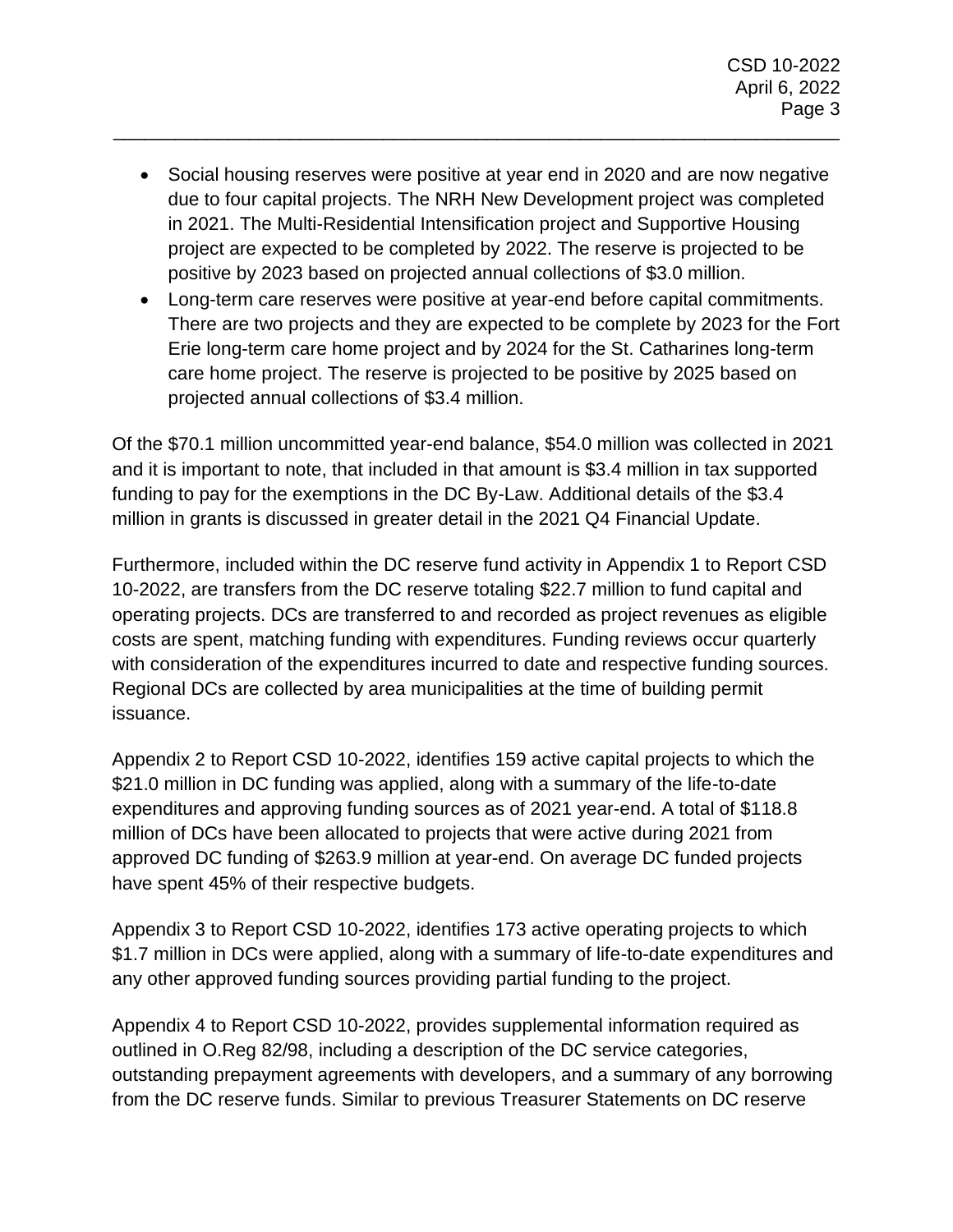funds, there are no credits recognized under Section 17 or borrowing amounts to report. The Region is also required to make a statement regarding its compliance with Sections 59.1(1) & (2) of the amended DCA respecting imposing additional levies or requiring the additional levies or require construction of services not authorized under the DCA, therefore it is compliant with Sections 59.1(1) & (2).

\_\_\_\_\_\_\_\_\_\_\_\_\_\_\_\_\_\_\_\_\_\_\_\_\_\_\_\_\_\_\_\_\_\_\_\_\_\_\_\_\_\_\_\_\_\_\_\_\_\_\_\_\_\_\_\_\_\_\_\_\_\_\_\_\_\_\_\_\_\_

# **Alternatives Reviewed**

Alternatives are not applicable as this report provides historic and legislatively required information. The Development Charges Act, 1997, as amended requires that this report be provided annually to Council and made available to the public.

## **Relationship to Council Strategic Priorities**

Regional Development Charges are a major source of funding for growth projects in the capital budget. As such, Regional Development Charges assist in achieving the strategic priority of a fiscally sustainable government.

# **Other Pertinent Reports**

\_\_\_\_\_\_\_\_\_\_\_\_\_\_\_\_\_\_\_\_\_\_\_\_\_\_\_\_\_\_\_\_

\_\_\_\_\_\_\_\_\_\_\_\_\_\_\_\_\_\_\_\_\_\_\_\_\_\_\_\_\_\_\_\_

None.

**Prepared by:** Alex Rotundo Revenue Analyst Corporate Services

\_\_\_\_\_\_\_\_\_\_\_\_\_\_\_\_\_\_\_\_\_\_\_\_\_\_\_\_\_\_\_ **Recommended by:** Todd Harrison, CPA, CMA Commissioner/Treasurer Corporate Services

**Submitted by:** Ron Tripp, P.Eng. Chief Administrative Officer

This report was prepared in consultation with Blair Hutchings, Senior Tax & Revenue Analyst and Margaret Murphy, Associate Director, Budget Planning & Strategy, and reviewed by Helen Chamberlain, Director, Financial Management & Planning/Deputy Treasurer.